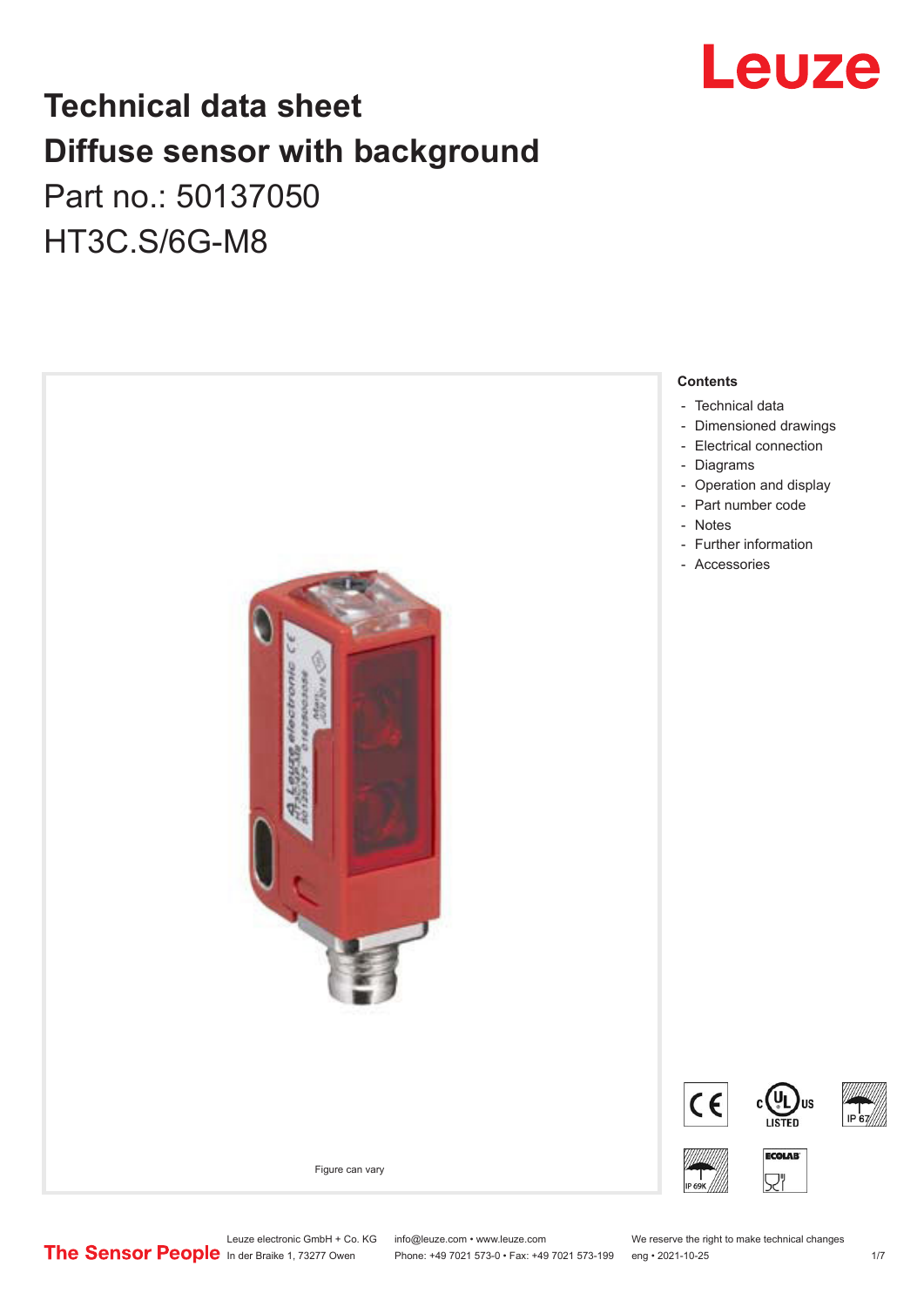Diffuse reflection principle with back-

ground suppression

### <span id="page-1-0"></span>**Technical data**

# Leuze

#### **Basic data**

| <b>Series</b>              |     |
|----------------------------|-----|
| <b>Operating principle</b> | Dif |
|                            | gro |

**Application** Detection of small parts

**Special version**

**Special version** Small light spot (S)

#### **Optical data**

| <b>Black-white error</b>        | $<$ 10% up to 100 mm                 |
|---------------------------------|--------------------------------------|
| <b>Operating range</b>          | Guaranteed operating range           |
| Operating range, white 90%      | $0.0050.2$ m                         |
| Operating range, gray 18%       | $0.010.15$ m                         |
| Operating range, black 6%       | $0.015$ $0.12$ m                     |
| <b>Operating range limit</b>    | Typical operating range              |
| <b>Operating range limit</b>    | $0.0050.2$ m                         |
| <b>Adjustment range</b>         | $15200$ mm                           |
| Light source                    | LED, Red                             |
| Wavelength                      | 650 nm                               |
| <b>Transmitted-signal shape</b> | Pulsed                               |
| LED group                       | Exempt group (in acc. with EN 62471) |
|                                 |                                      |

#### **Electrical data**

**Protective circuit** Polarity reversal protection

**Performance data** Supply voltage U<sub>B</sub>

**Residual ripple Open-circuit current**  Short circuit protected

| 10  30 V, DC, Incl. residual ripple |
|-------------------------------------|
| 0  15 %, From $U_{\rm B}$           |
| $015$ mA                            |
|                                     |

Connection 1, pin 2

#### **Outputs**

**Number of digital switching outputs** 2 Piece(s)

| Switching outputs        |                                   |
|--------------------------|-----------------------------------|
| Voltage type             | DC.                               |
| Switching current, max.  | 100 mA                            |
| <b>Switching voltage</b> | high: $\geq$ (U <sub>p</sub> -2V) |
|                          | Low: ≤2 $V$                       |

**Switching output 1 Connection 1, pin 4 Switching element** Transistor, Push-pull **Switching principle** Light switching (PNP)/dark switching (NPN)

**Switching output 2 Switching element** Transistor, Push-pull **Switching principle** Dark switching (PNP)/light switching

#### **Timing**

| <b>Switching frequency</b> | 1.000 Hz    |
|----------------------------|-------------|
| <b>Response time</b>       | $0.5$ ms    |
| <b>Readiness delay</b>     | 300 ms      |
| Response jitter            | $166 \mu s$ |

(NPN)

| <b>Connection 1</b>       |                |
|---------------------------|----------------|
| <b>Function</b>           | Signal OUT     |
|                           | Voltage supply |
| <b>Type of connection</b> | Connector      |
| <b>Thread size</b>        | M <sub>8</sub> |
| <b>Type</b>               | Male           |
| <b>Material</b>           | Metal          |
| No. of pins               | 4-pin          |

#### **Mechanical data**

| Dimension (W x H x L)             | 11.4 mm x 34.2 mm x 18.3 mm  |
|-----------------------------------|------------------------------|
| <b>Housing material</b>           | <b>Plastic</b>               |
| <b>Plastic housing</b>            | PC-ABS                       |
| Lens cover material               | Plastic / PMMA               |
| Net weight                        | 10q                          |
| <b>Housing color</b>              | Red                          |
| <b>Type of fastening</b>          | Through-hole mounting        |
|                                   | Via optional mounting device |
| <b>Compatibility of materials</b> | <b>ECOLAB</b>                |

#### **Operation and display**

| Type of display                     | I FD                    |
|-------------------------------------|-------------------------|
| <b>Number of LEDs</b>               | 2 Piece(s)              |
| <b>Operational controls</b>         | Multiturn potentiometer |
| Function of the operational control | Range adjustment        |

#### **Environmental data**

| Ambient temperature, operation | -40  60 °C |
|--------------------------------|------------|
| Ambient temperature, storage   | -40  70 °C |

#### **Certifications**

| Degree of protection     | IP 67         |
|--------------------------|---------------|
|                          | IP 69K        |
| <b>Protection class</b>  | Ш             |
| <b>Certifications</b>    | c UL US       |
| <b>Standards applied</b> | IEC 60947-5-2 |
|                          |               |

#### **Classification**

| <b>Customs tariff number</b> | 85365019 |
|------------------------------|----------|
| eCl@ss 5.1.4                 | 27270904 |
| eCl@ss 8.0                   | 27270904 |
| eCl@ss 9.0                   | 27270904 |
| eCl@ss 10.0                  | 27270904 |
| eCl@ss 11.0                  | 27270904 |
| <b>ETIM 5.0</b>              | EC002719 |
| <b>ETIM 6.0</b>              | EC002719 |
| <b>ETIM 7.0</b>              | EC002719 |

Phone: +49 7021 573-0 • Fax: +49 7021 573-199 eng • 2021-10-25 2/7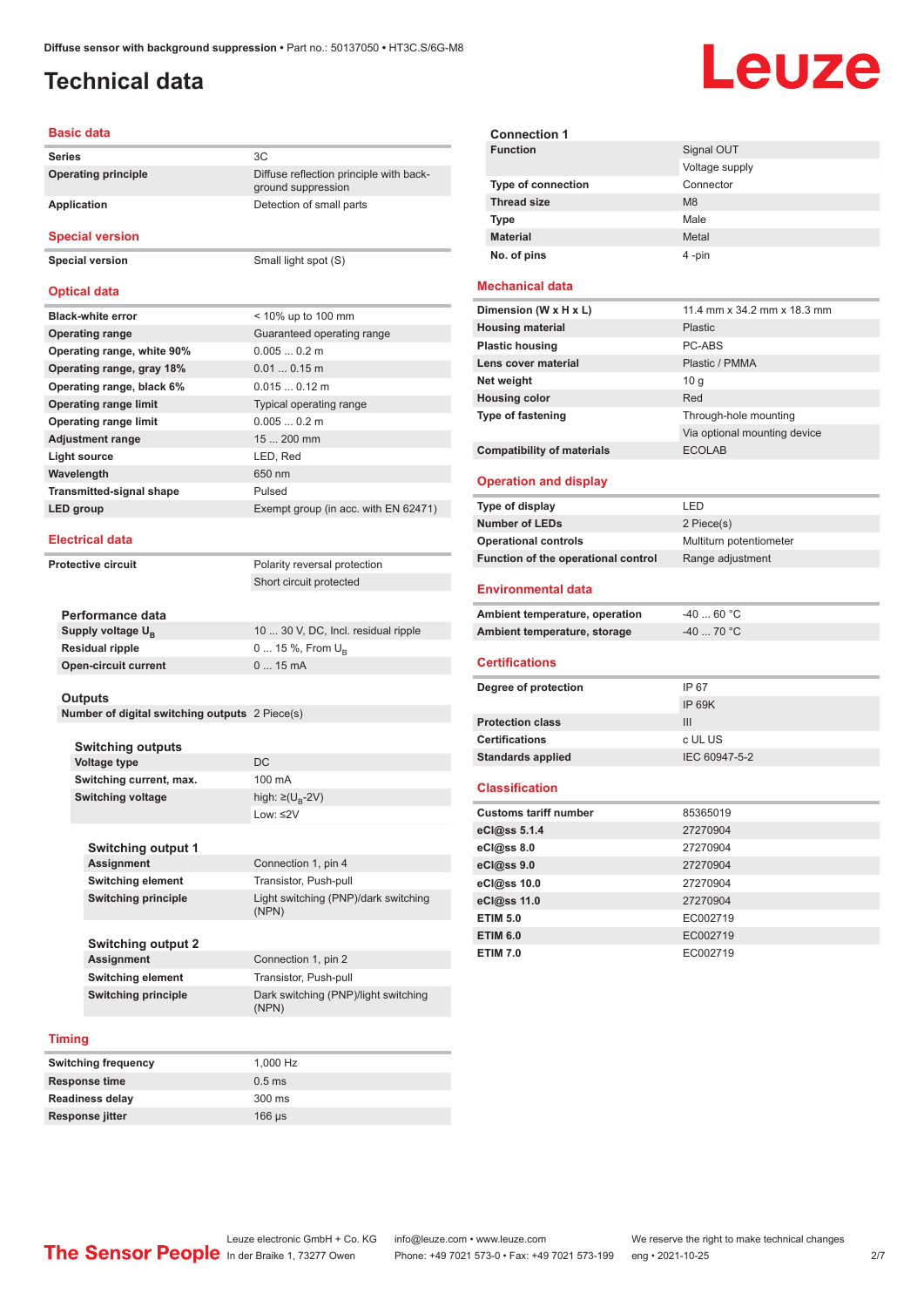### <span id="page-2-0"></span>**Dimensioned drawings**

Leuze

All dimensions in millimeters



- A Green LED
- B Yellow LED
- C Optical axis
- C1 Receiver
- C<sub>2</sub> Transmitter D Multiturn potentiometer
- E Mounting sleeve (standard)
- F Threaded sleeve (3C.B series)

### **Electrical connection**

#### **Connection 1**

| <b>Function</b>    | Signal OUT<br>Voltage supply |
|--------------------|------------------------------|
| Type of connection | Connector                    |
| <b>Thread size</b> | M <sub>8</sub>               |
| <b>Type</b>        | Male                         |
| <b>Material</b>    | Metal                        |
| No. of pins        | $4 - pin$                    |

#### **Pin Pin assignment**

| $\overline{A}$ | V+               |
|----------------|------------------|
| $\overline{2}$ | OUT <sub>2</sub> |
| 3              | GND              |
| $\overline{4}$ | OUT <sub>1</sub> |

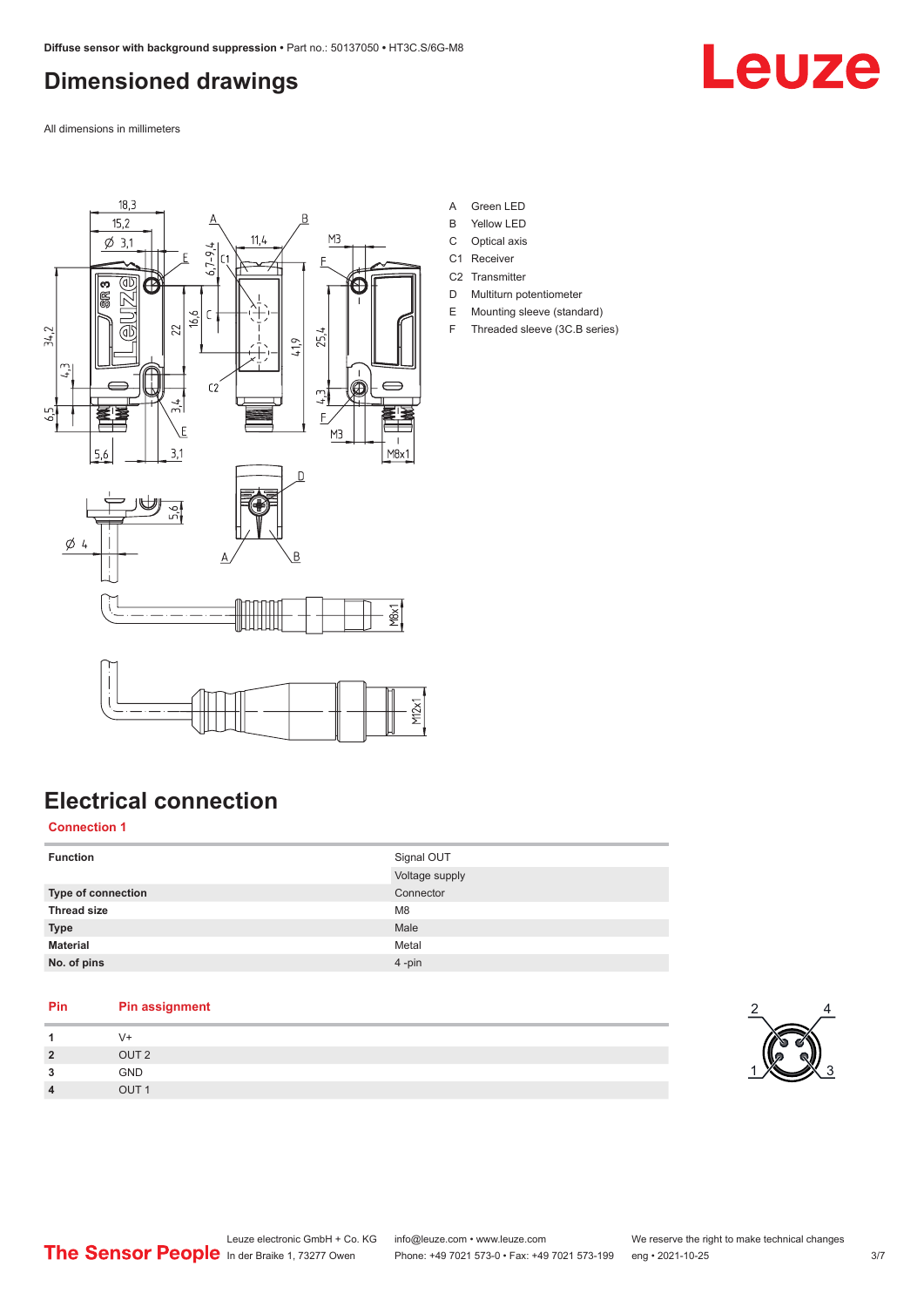### <span id="page-3-0"></span>**Diagrams**

### Typ. response behavior (white 90 %)



Typ. black/white behavior



### **Operation and display**

| <b>LED</b> | Display                  | <b>Meaning</b>        |
|------------|--------------------------|-----------------------|
|            | Green, continuous light  | Operational readiness |
|            | Yellow, continuous light | Object detected       |

x Distance [mm] y Misalignment [mm] Leuze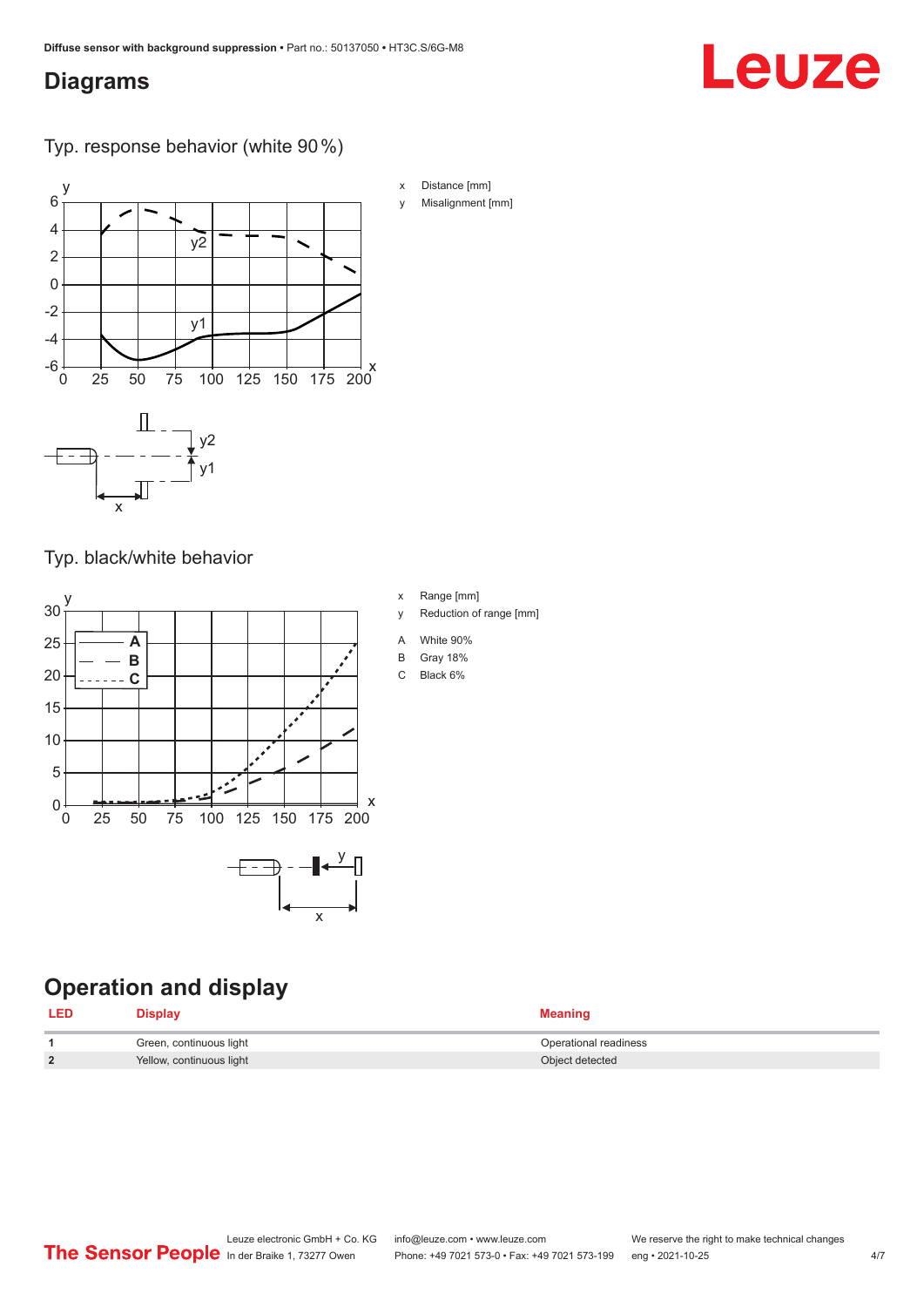### <span id="page-4-0"></span>**Part number code**



Part designation: **AAA 3C d EE-f.GG H/i J-K**

| AAA3C | Operating principle / construction<br>HT3C: Diffuse reflection sensor with background suppression<br>LS3C: Throughbeam photoelectric sensor transmitter<br>LE3C: Throughbeam photoelectric sensor receiver<br>PRK3C: Retro-reflective photoelectric sensor with polarization filter                                                                                                                                                                                                                                                                                                                                 |
|-------|---------------------------------------------------------------------------------------------------------------------------------------------------------------------------------------------------------------------------------------------------------------------------------------------------------------------------------------------------------------------------------------------------------------------------------------------------------------------------------------------------------------------------------------------------------------------------------------------------------------------|
| d     | Light type<br>n/a: red light<br>I: infrared light                                                                                                                                                                                                                                                                                                                                                                                                                                                                                                                                                                   |
| EE    | Light source<br>n/a: LED<br>L1: laser class 1<br>L <sub>2</sub> : laser class 2                                                                                                                                                                                                                                                                                                                                                                                                                                                                                                                                     |
| f     | Preset range (optional)<br>n/a: operating range acc. to data sheet<br>xxxF: Preset range [mm]                                                                                                                                                                                                                                                                                                                                                                                                                                                                                                                       |
| GG    | <b>Equipment</b><br>n/a: standard<br>A: Autocollimation principle (single lens) for positioning tasks<br>B: Housing model with two M3 threaded sleeves, brass<br>F: Permanently set range<br>L: Long light spot<br>S: small light spot<br>T: autocollimation principle (single lens) for highly transparent bottles without tracking<br>TT: autocollimation principle (single lens) for highly transparent bottles with tracking<br>V: V-optics<br>XL: Extra long light spot<br>X: extended model<br>HF: Suppression of HF illumination (LED)                                                                       |
| н     | Operating range adjustment<br>n/a with HT: range adjustable via 8-turn potentiometer<br>n/a with retro-reflective photoelectric sensors (PRK): operating range not adjustable<br>1: 270° potentiometer<br>3: teach-in via button<br>6: auto-teach                                                                                                                                                                                                                                                                                                                                                                   |
| i.    | Switching output/function OUT 1/IN: Pin 4 or black conductor<br>2: NPN transistor output, light switching<br>N: NPN transistor output, dark switching<br>4: PNP transistor output, light switching<br>P: PNP transistor output, dark switching<br>6: push-pull switching output, PNP light switching, NPN dark switching<br>G: Push-pull switching output, PNP dark switching, NPN light switching<br>L: IO-Link interface (SIO mode: PNP light switching, NPN dark switching)<br>8: activation input (activation with high signal)<br>X: pin not used<br>1: IO-Link / light switching (NPN) / dark switching (PNP) |
| J     | Switching output / function OUT 2/IN: pin 2 or white conductor<br>2: NPN transistor output, light switching<br>N: NPN transistor output, dark switching<br>4: PNP transistor output, light switching<br>P: PNP transistor output, dark switching<br>6: push-pull switching output, PNP light switching, NPN dark switching<br>G: Push-pull switching output, PNP dark switching, NPN light switching<br>W: warning output<br>X: pin not used<br>8: activation input (activation with high signal)<br>9: deactivation input (deactivation with high signal)<br>T: teach-in via cable                                 |
| κ     | <b>Electrical connection</b><br>n/a: cable, standard length 2000 mm, 4-wire<br>5000: cable, standard length 5000 mm, 4-wire<br>M8: M8 connector, 4-pin (plug)<br>M8.3: M8 connector, 3-pin (plug)<br>200-M8: cable, length 200 mm with M8 connector, 4-pin, axial (plug)<br>200-M8.3: cable, length 200 mm with M8 connector, 3-pin, axial (plug)<br>200-M12: cable, length 200 mm with M12 connector, 4-pin, axial (plug)                                                                                                                                                                                          |

### **Note**

 $\%$  A list with all available device types can be found on the Leuze website at www.leuze.com.

5/7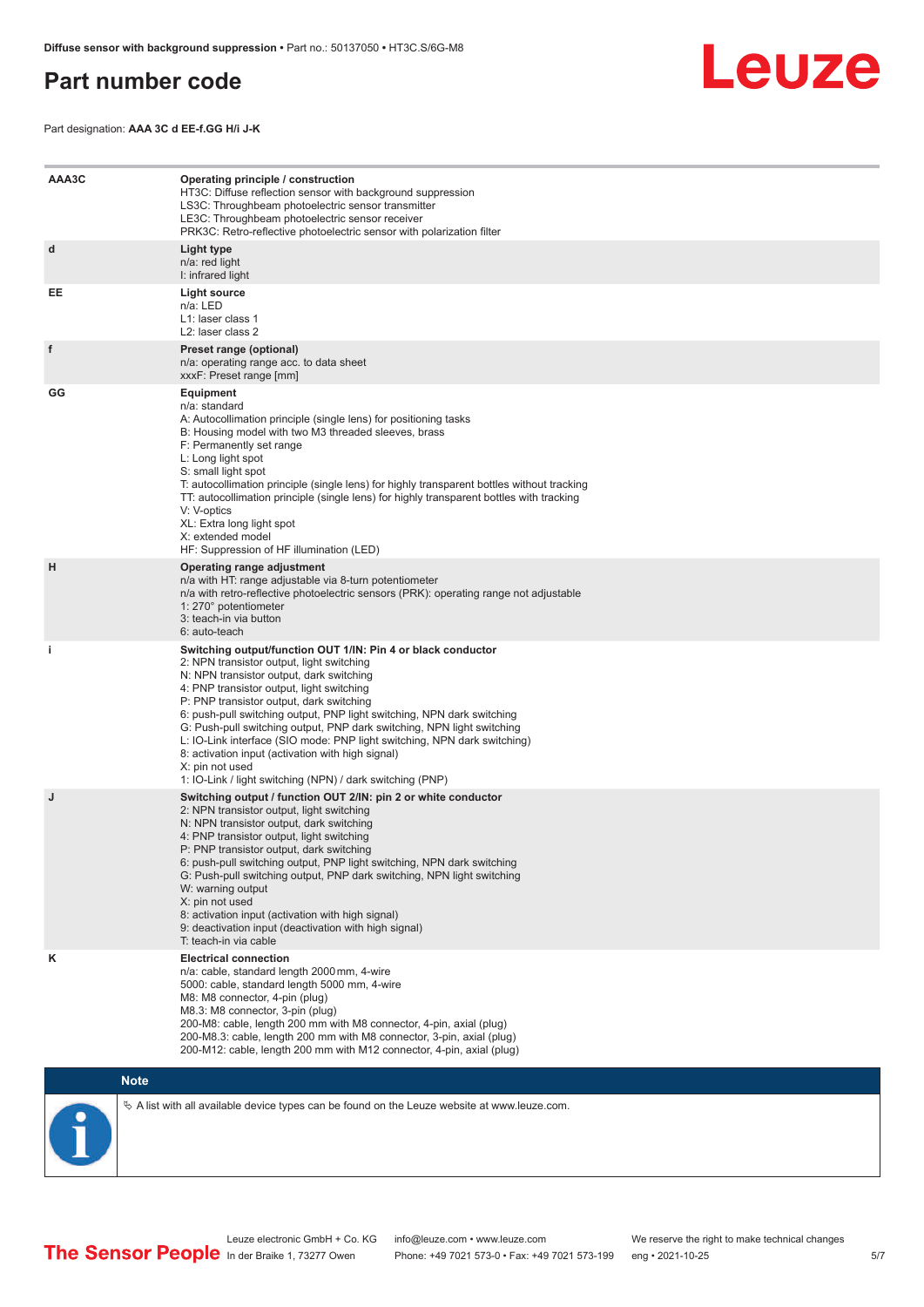### <span id="page-5-0"></span>**Notes**



#### **Observe intended use!**

 $\%$  This product is not a safety sensor and is not intended as personnel protection.

 $\ddot{\phi}$  The product may only be put into operation by competent persons.

 $\%$  Only use the product in accordance with its intended use.



#### **For UL applications:**

ª For UL applications, use is only permitted in Class 2 circuits in accordance with the NEC (National Electric Code).

ª These proximity switches shall be used with UL Listed Cable assemblies rated 30V, 0.5A min, in the field installation, or equivalent (categories: CYJV/ CYJV7 or PVVA/PVVA7)

### **Further information**

- Light source: Average life expectancy 100,000 h at an ambient temperature of 25 °C
- Response time: For short decay times, an ohmic load of approx. 5 kOhm is recommended
- Sum of the output currents for both outputs, 50 mA for ambient temperatures > 40 °C
- The push-pull switching outputs must not be connected in parallel.

### **Accessories**

### Connection technology - Connection cables

|   |  | Part no. | <b>Designation</b> | <b>Article</b>   | <b>Description</b>                                                                                                                                |
|---|--|----------|--------------------|------------------|---------------------------------------------------------------------------------------------------------------------------------------------------|
| Ē |  | 50130850 | KD U-M8-4A-V1-050  | Connection cable | Connection 1: Connector, M8, Axial, Female, 4 -pin<br>Connection 2: Open end<br>Shielded: No<br>Cable length: 5,000 mm<br>Sheathing material: PVC |
|   |  | 50130871 | KD U-M8-4W-V1-050  | Connection cable | Connection 1: Connector, M8, Angled, Female, 4-pin<br>Connection 2: Open end<br>Shielded: No<br>Cable length: 5,000 mm<br>Sheathing material: PVC |

### Mounting technology - Mounting brackets

|           | Part no. | <b>Designation</b> | <b>Article</b>  | <b>Description</b>                                                                                                                                                                       |
|-----------|----------|--------------------|-----------------|------------------------------------------------------------------------------------------------------------------------------------------------------------------------------------------|
| <b>AP</b> | 50060511 | BT <sub>3</sub>    | Mounting device | Design of mounting device: Angle, L-shape<br>Fastening, at system: Through-hole mounting<br>Mounting bracket, at device: Screw type<br>Type of mounting device: Rigid<br>Material: Metal |

Leuze